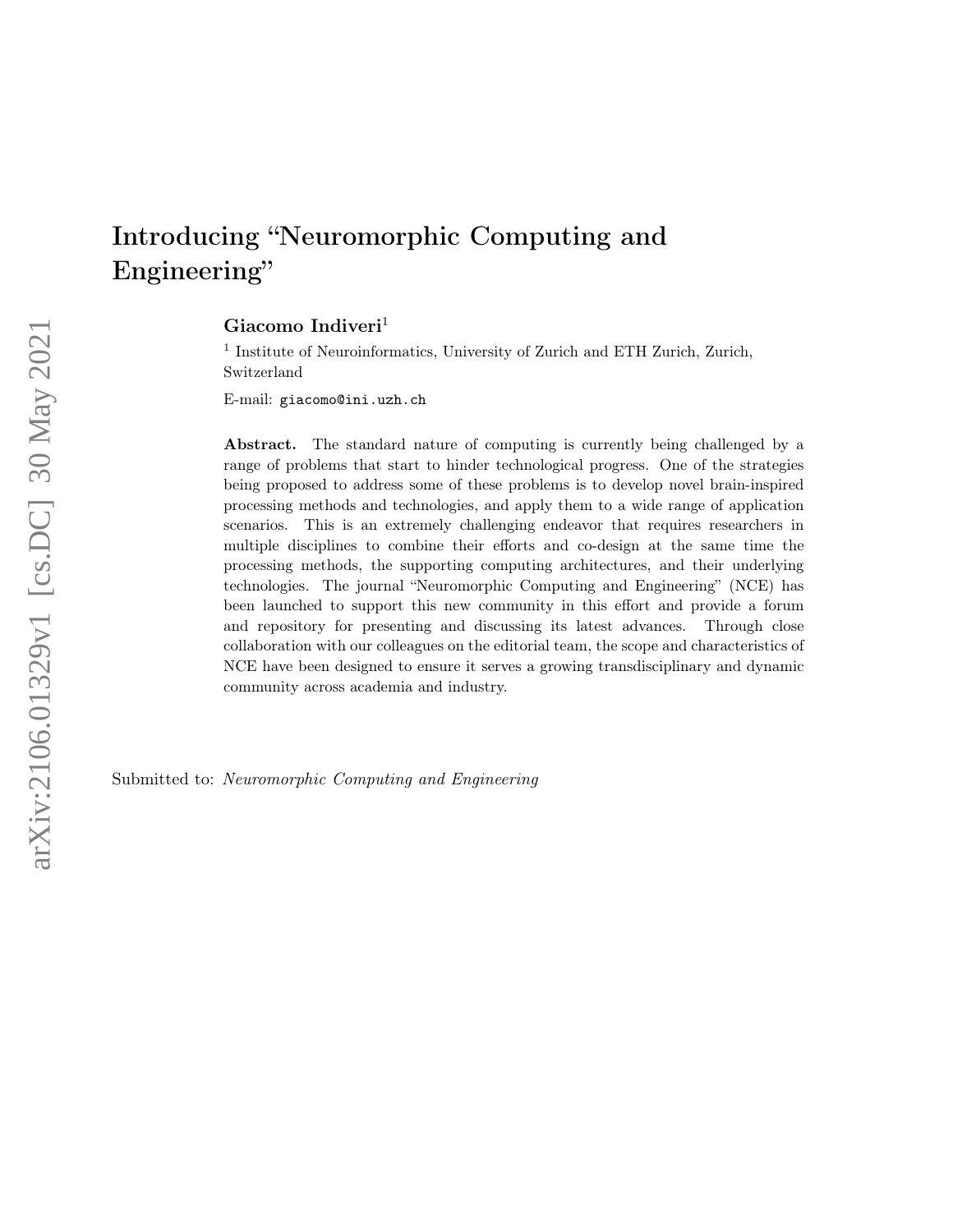#### 1. Introduction

As Editor-in-Chief I'm pleased to announce the publication of the first content [\[1–](#page-6-0)[4\]](#page-6-1) in Neuromorphic Computing and Engineering (NCE). This editorial aims at motivating the need for creating such a journal by describing our view on some of the current challenges for Information and Communication Technologies (ICT) and the role that NCE can play to address them.

While Moore's law has been fueling technological progress for decades, it is only in recent years that we could start to reap most of this progress' benefits (see Fig. [1a\)](#page-2-0): ICT are becoming pervasive and are affecting every facet of our daily lives. At a global scale, ICT is affecting almost all aspects of our society, ranging from global communication to education and health, from finance to automation, transportation, and climate change. With the digitalization of our society, computing technologies and electronic devices are producing increasing amounts of electronic data every year and people are getting access to larger and larger amounts of personalized information.

To cope with the demands that are emerging with this technological revolution, and to exploit the opportunities created with the availability of this data, novel data-science methods, machine-learning techniques, and Artificial Intelligence (AI) algorithms have emerged. AI algorithms typically employ neural networks and deep learning techniques to solve pattern recognition tasks and have been shown to be extremely successful in extracting information from large amounts of data  $[5, 6]$  $[5, 6]$  $[5, 6]$ . However, their training methods require massive amounts of data and computing resources, which in turn requires an amount of energy that is not sustainable with respect to both the global electricity supply and the computation's Carbon footprint. For example, it has been estimated that the time required to train a recent state-of-the-art AI neural network, such as GPT-3 [\[7\]](#page-6-4), would take more than 27 years worth of processing time on a single computer, and that these computations would generate over  $78,000$  pounds of  $CO<sub>2</sub>$ emissions in total, which is more than what the average American adult produces in two years.[‡](#page-1-0) The reason for these exorbitant costs are due to the fact that current computing technologies, based on the classical von Neumann architectures, are not well matched to the parallel processing nature of neural networks [\[8\]](#page-7-0). On the other hand, biological brains clearly outperform AI systems in terms of the amount of power consumption requirements, the number of training data samples, and their ability to adapt to novel and unexpected conditions. This is particularly true for those tasks that are still very difficult for computers and AI algorithms, but are done effortlessly by humans and animals, such as online learning, with small numbers of examples, interaction with the environment, or sensing and motor control.

A promising approach toward the development of novel computational paradigms and ICT systems that can interact intelligently with the environment, that could bridge the gap between natural intelligence and artificial intelligence, and that could solve

<span id="page-1-0"></span><sup>‡</sup> from the Forbes article ["Deep Learning's Carbon Emissions Problem".](https://www.forbes.com/sites/robtoews/2020/06/17/deep-learnings-climate-change-problem/)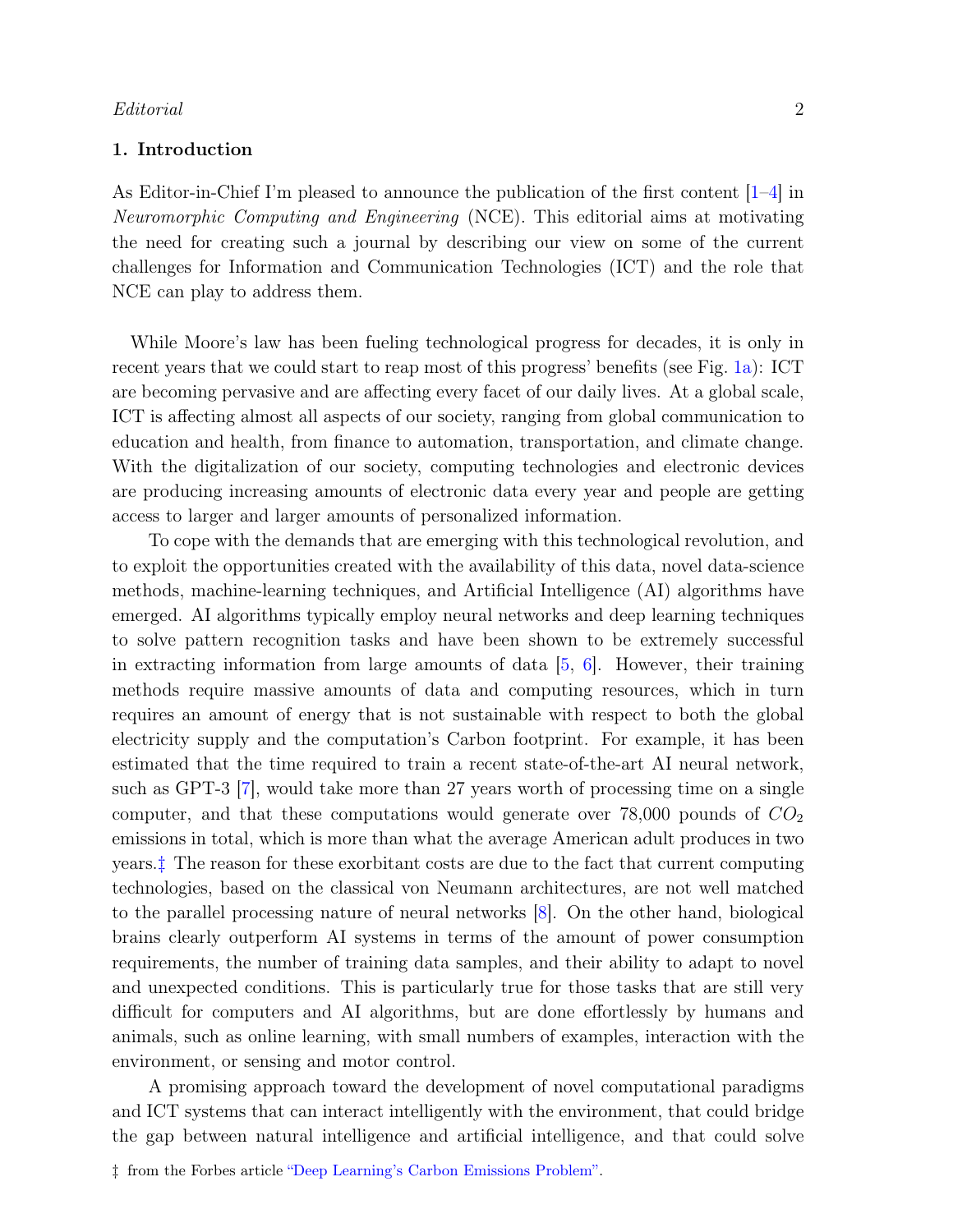<span id="page-2-0"></span>

Figure 1: Technological progress. In computers, [\(a\)](#page-2-0) Number of transistors integrated on a single CMOS chip over the years (source ["The Beauty and Joy of Computing—BJC";](https://bjc.edc.org/March2019/bjc-r/course/bjc4nyc.html) [\(b\)](#page-2-0) Example of a recent neuromorphic CMOS VLSI chip comprising thousands of silicon neurons and dynamic synapses (source [Institute of Neuroinformatics, University of Zurich and ETH Zurich\)](http://www.ini.uzh.ch).

many of the open challenges facing the future of computing is the one pursued by the "neuromorphic computing and engineering" field.

We are now at a very exciting time in which the convergence of the end or Moore's law, with the renewed interest in neural networks, and the needs for low power and sustainable "Green-AI" are all pointing toward the huge potential that can come from research and development in neuromorphic computing and engineering.

#### 2. NCE thematic areas

The term neuromorphic was originally coined by Carver Mead in the late 1980s at CALTECH, to describe Very Large Scale Integration (VLSI) systems containing electronic circuits that mimic neuro-biological architectures present in the nervous system [\[9,](#page-7-1) [10\]](#page-7-2). However, throughout the years, the term has "morphed" its original meaning and started to be used to describe a broader set of concepts, and approaches. Next to the original "neuromorphic engineering" meaning, the term started to be used to describe "neuromorphic computing" systems that comprise also pure digital circuits or conventional processors, for simulating spiking neural networks and neural models of computation. In parallel, the same term started to be used to refer to systems comprising nano-scale "memristive" devices, developed within the field of emerging memory technologies. Today, the term is also being used to refer to algorithmic and machine learning approaches that simulate biologically plausible and hardware friendly spiking neural networks and learning mechanisms.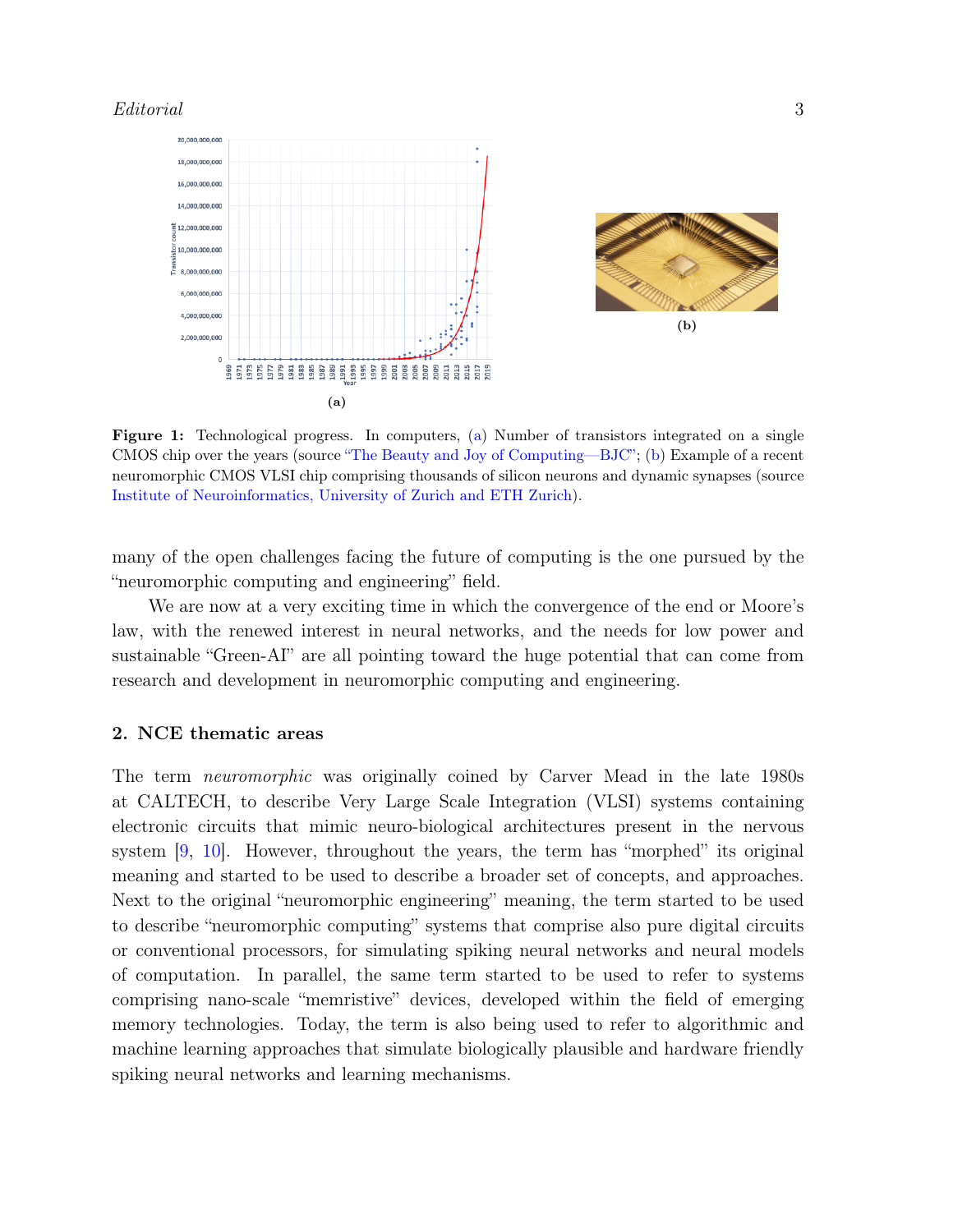#### Neural circuits and systems integrated in CMOS technology

The main goal of the original neuromorphic engineering approach was to directly *emulate* the physics of computation of biological neural networks, via the use of transistors operated in their "weak-inversion" or "subthreshold" regime  $[11-13]$  $[11-13]$ . This approach was aimed at building artificial neurons, synapses, networks, and sensory systems using the same organizing principles used by the nervous system in animal brains. This effort had the dual objective of both understanding neural computation by building physical emulations of real neural circuits, and developing compact and low power sensory processing and computing architectures radically different from the standard digital computers of the time. Given the high-risk and basic research aspect of this approach, there is only a small number of academic groups that are still pursuing it today. This community is mostly focusing on the development of small-scale prototype chips to explore different aspects of neural computation, ranging from sensory systems [\[14–](#page-7-5)[18\]](#page-7-6) to reconfigurable networks with biologically plausible neural dynamics [\[19–](#page-7-7)[22\]](#page-7-8), to spikebased learning and plasticity circuits [\[23–](#page-7-9)[27\]](#page-8-0).

In more recent times the term neuromorphic was adopted also to describe mixedsignal and pure digital VLSI systems which implement computing platforms that could be used to simulate models of spiking neural networks. This effort was mainly driven by the possibility to exploit progress in computing and integrated circuit technology for building large-scale dedicated brain-inspired computing systems. For example, the EU Human Brain Project funded the development of wafer-scale integrated systems designed to faithfully reproduce simulations of neuroscience modeling studies comprising large numbers of neurons at accelerated speeds [\[28\]](#page-8-1). Similarly, the SpiNNaker system, also developed with the support of the Human Brain Project, is a multi-core computer designed with the goal of simulating very large numbers of spiking neurons in real time [\[29\]](#page-8-2). At the current state of development the SpiNNaker Machine, built by stacking together 600 Printed Circuit Boards, each comprising 48 SpiNNaker processors, supports the simulation of hundreds of millions of neurons. An alternative strategy to scale up the size of simulated spiking neural networks is the one proposed by IBM, which in 2014 presented the "TrueNorth" neuromorphic systems that integrated on the same chip 4096 cores, each comprising pure digital asynchronous circuits able to simulate 256 neurons with  $256\times256$  synaptic connections [\[30\]](#page-8-3). This was a significant breakthrough in the field, as it demonstrated how advanced technology nodes, such as the one used of the Samsung 28 nm bulk CMOS process, could support the integration of very large numbers of silicon neurons, while keeping the overall power consumption extremely low (e.g., with an average consumption of  $70 \text{ mW}$  total power while running a typical recurrent network at biological real-time, four orders of magnitude lower than a conventional computer running the same network). The more recent Loihi chip built by Intel [\[31\]](#page-8-4) has some common design choices with the IBM TrueNorth chip, in that it uses pure digital asynchronous circuits to simulate neurons and synapses. Taking advantage of the progress in integration technology, this chip was fabricated using the Intel 14 nm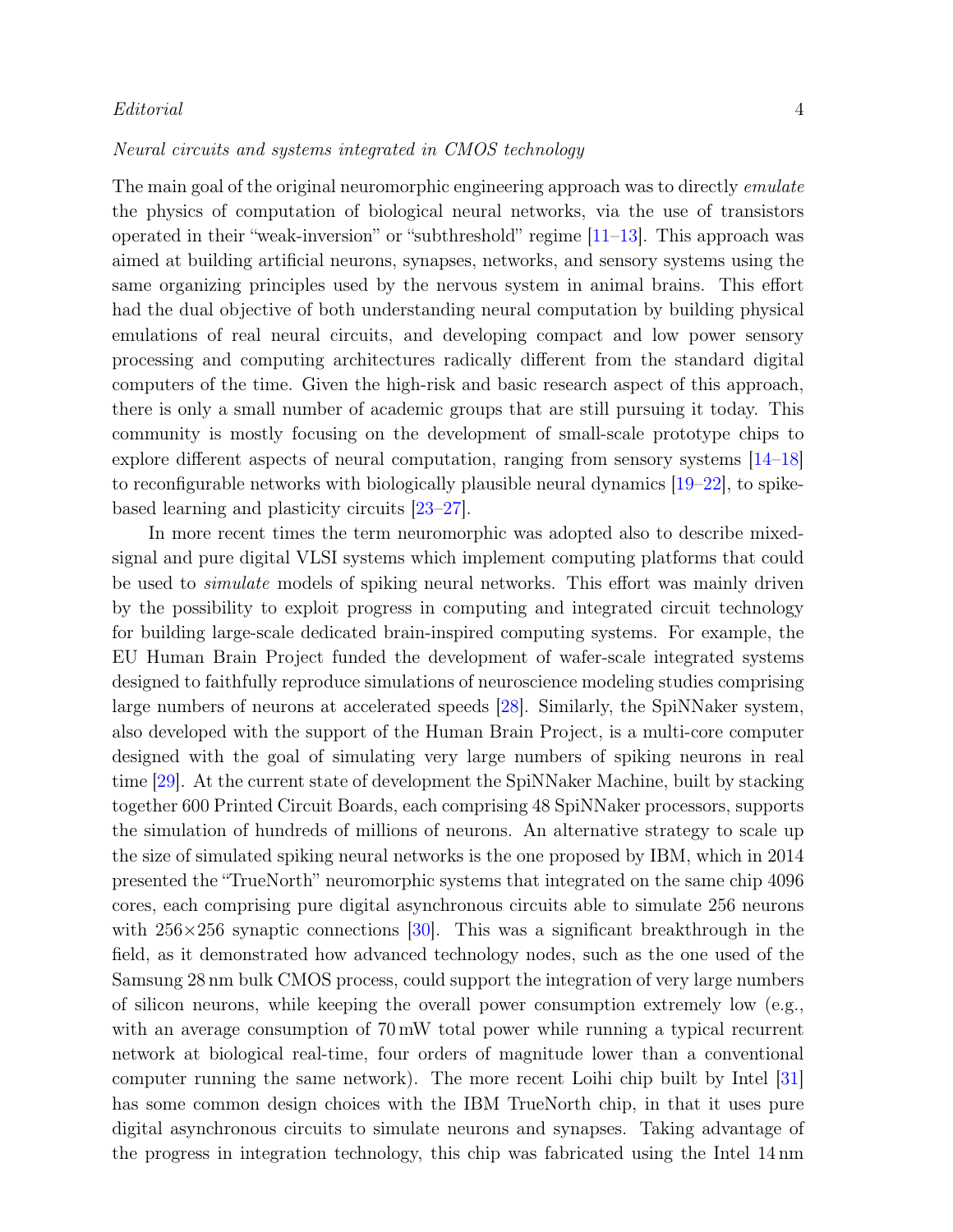### $Editorial$  5

FinFET process. Rather than focusing on large-sale, the Loihi designers chose to focus on more complex neural and synapse features, including spike-based learning mechanisms. So the Loihi chip integrates "only" 128 cores, and supports the simulation of networks containing up to 130'000 spiking neurons. Similar to the SpiNNaker and the TrueNorth chips, Loihi is being used as a research platform to support the development of spike-based processing architectures that can be applied to the solution of practical problems. Indeed, researchers and students are encouraged to develop novel spike-based computing solutions using Loihi, via the support of the Intel Neuromorphic Research Community (INRC) program, which has been very successful in promoting the growth of the community and producing a range of promising results [\[32\]](#page-8-5).

#### Memristive devices and emerging memory technologies

The material science and device physics community has been carrying out research on new materials and technologies for memory and long-term storage applications for many years. Recently however, this community started using the term "neuromorphic" to refer to new devices and systems that, on one hand exhibit different types of behaviors that can be linked to those of biological synapses, and on the other represent important building blocks for the development of large-scale AI computing systems [\[33\]](#page-8-6). Indeed, shortly after the proposal of using these new nano-scale devices as "memristors" [\[34\]](#page-8-7), this community quickly embraced the idea that these devices could be used to implement synapses in artificial neural networks, and to store locally their synaptic weight [\[35\]](#page-8-8). These devices and technologies hold a great promise of enabling "in-memory computing" in neural networks, and of supporting, through their physics, complex non-linear features that could be exploited to emulate many interesting properties of biological synapses. Within this context, a wide range of research efforts are being pursued, including the development of different types of non-volatile and volatile memristive devices, and the design of spike- or pulse-based control schemes for inducing biologically plausible learning behaviors in memristive cross-bar arrays [\[36,](#page-8-9) [37\]](#page-8-10). As there is not yet a single solution to the problem of finding the optimal artificial synapse, a broad range of materials, devices, and techniques are still an active area of investigation [\[38–](#page-9-0)[44\]](#page-9-1).

#### Algorithms and computational models of spike-based learning and inference

An important aspect of the neuromorphic computing and engineering domain is the one of hardware-software co-design. It is no surprise then that the term neuromorphic is also being used to describe research in computational models and algorithms that can be readily mapped onto memristive, CMOS, or hybrid memristive-CMOS neuromorphic architectures [\[45\]](#page-9-2). Most efforts in this domain focus either on exploring spike-based learning methods that approximate the backpropagation algorithm [\[46,](#page-9-3) [47\]](#page-9-4), or on identifying local stochastic and complex non-linear plasticity mechanisms that can be reproduced by memristive devices or CMOS learning circuits [\[45,](#page-9-2) [48–](#page-9-5)[51\]](#page-9-6). Very promising results are also being obtained by combining the latest advancements in AI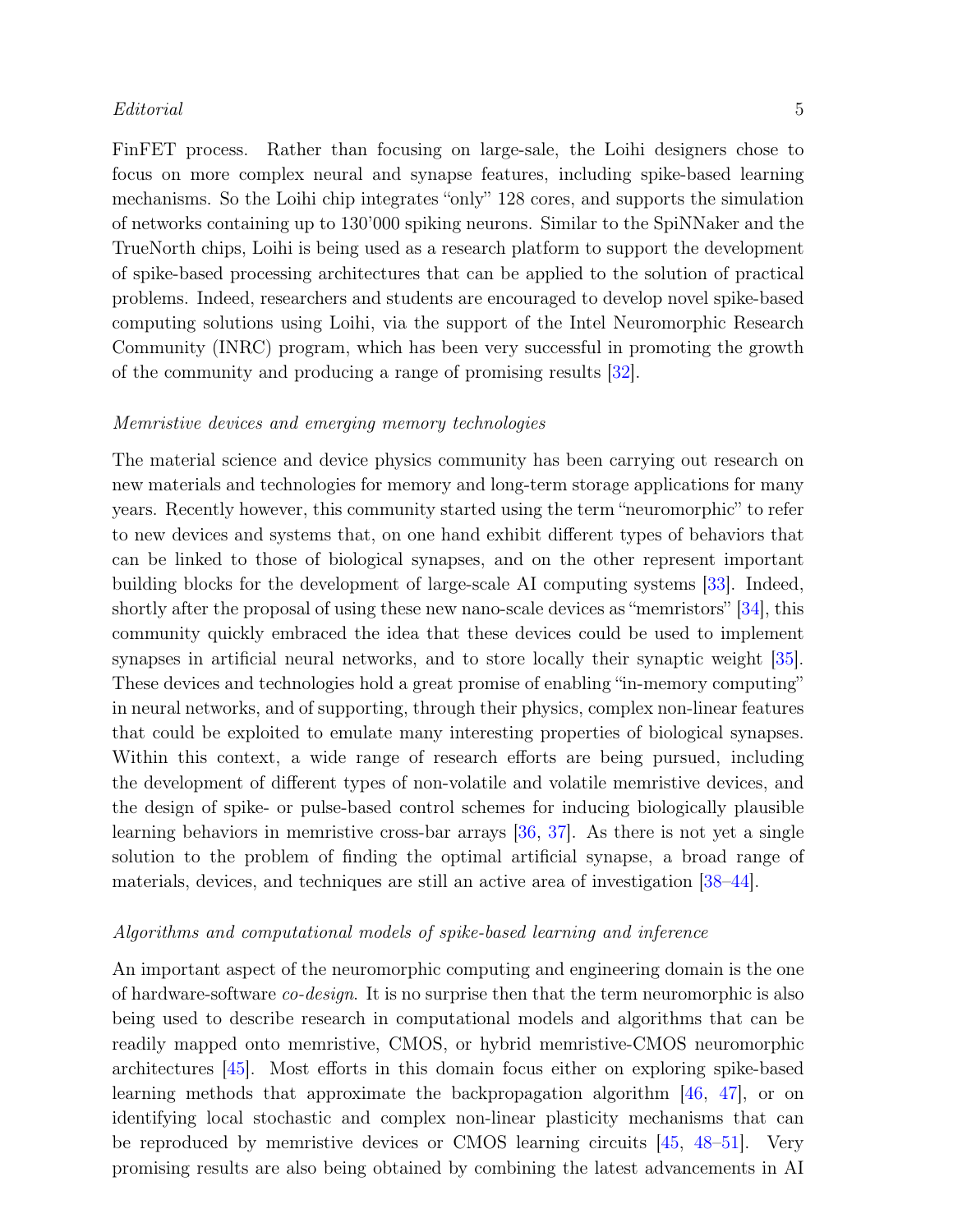<span id="page-5-0"></span>

Figure 2: Thinking outside the box: NCE will promote and inspire new, unconventional, and innovative ideas in neuromorphic computing and engineering by supporting cross-fertilization and promoting the convergence of the disciplines and thematic areas that characterize this emerging research field.

and machine learning algorithms with brain-inspired and computational neuroscience modeling efforts [\[52–](#page-9-7)[55\]](#page-10-0). These investigations provide useful specifications for the design of new non-volatile and volatile memristive devices and for the design of spiking neural network chips that can use the principles of computation derived from the brain to carry out low-power and robust computation using local learning rules and unreliable and low-precision components, such as the ones present in animal brains.

#### 3. Open challenges

The most important challenge that NCE faces is that of supporting a diverse and interdisciplinary community of researchers working on different aspects of neuromorphic computing and engineering. This journal will be instrumental in aligning the goals and objectives of this community, and in promoting its growth (see Fig. [2\)](#page-5-0). The success of NCE strongly depends on how much the experts in the different thematic areas will be willing to broaden their horizon, learn the "language" of the experts of other thematic areas, and create synergies with them. This is indeed already happening to some degree: material science and device experts are collaborating with circuit designers to both extend current CMOS technologies and integrate nano-scale devices in newly developed ones; computer science and machine learning experts are collaborating with neuroscientists to develop brain-inspired processing theories that are compatible with the neuromorphic technologies being developed; electronic engineers, physicists and memory device experts are working closely with computational neuroscientists to implement devices and circuits that can emulate the biophysics of synapses and neurons onto the electronic circuits and systems being developed. By defining a common vision and by bridging the traditional boundaries between standard subjects, the NCE journal will enable the development and dissemination of breakthroughs in neuromorphic computing and engineering that will have disruptive effects, and which could revolutionize the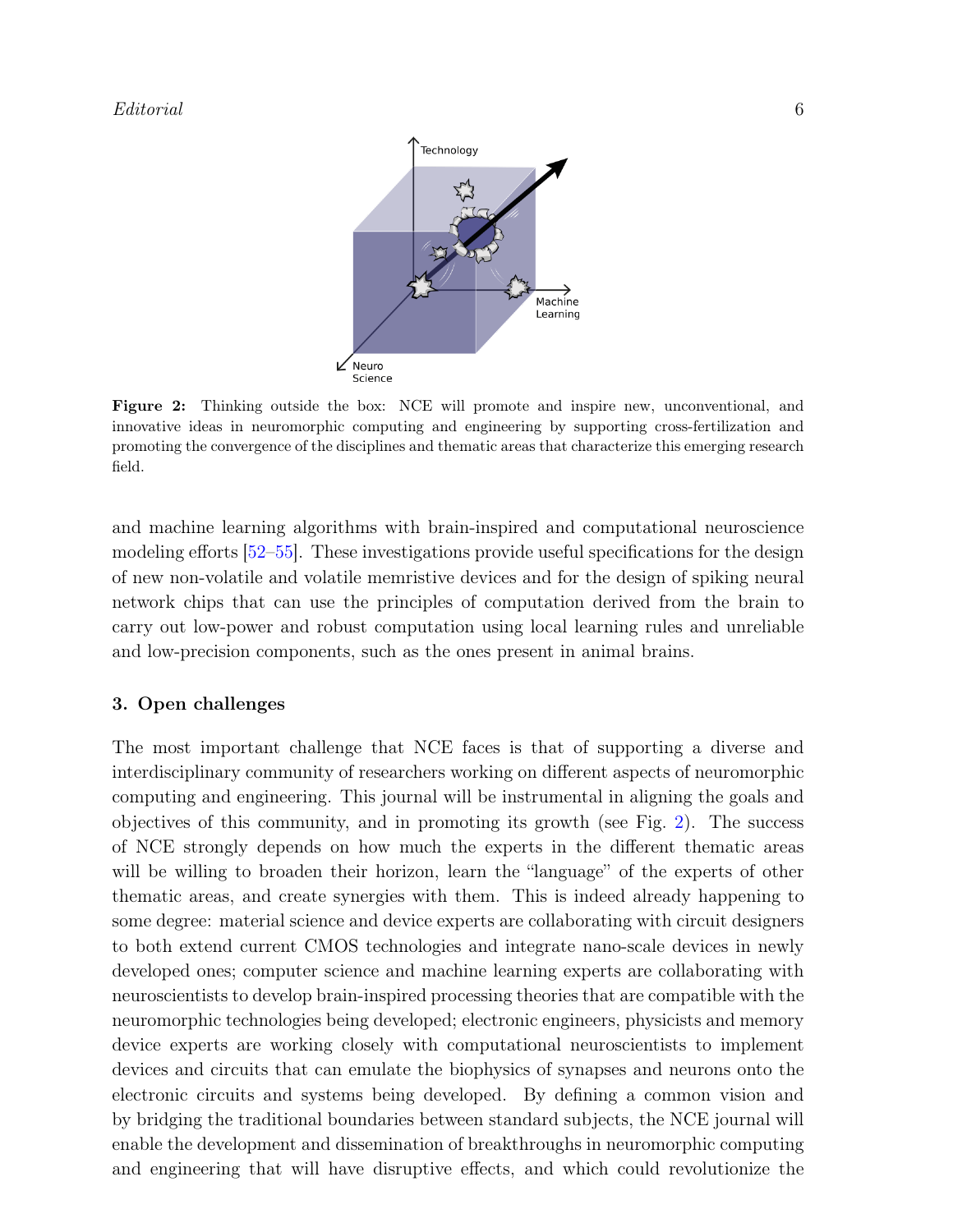nature of computation (see "thinking outside the box" Fig. [2\)](#page-5-0).

#### Conclusions and outlook

Neuromorphic computing and engineering is becoming an extremely important and timely research area. Basic research in brain-inspired neuromorphic electronic circuits has been carried out already for a significant number of years. In parallel tremendous progress has been made in computational neuroscience, nanotechnologies, and machine learning. This is the best time to combine the know-how gained so far in these disciplines to obtain breakthroughs that can potentially solve many of the problems that ICT are starting to face. The NCE journal has been established to provide a new open access medium explicitly designed to support this convergence of efforts, and to bring together all researchers engaged in these areas in a way that unites the community and defines the field of "neuromorphic computing and engineering" for years to come.

## References

- <span id="page-6-0"></span>[1] Mirembe Musisi-Nkambwe et al. "The Viability of Analog-based Accelerators for Neuromorphic Computing: a Survey". In: Neuromorphic Computing and Engineering (2021). DOI:  $10.1088/2634 - 4386/\text{ac}0242$ . URL: [http://iopscience.](http://iopscience.iop.org/article/10.1088/2634-4386/ac0242) [iop.org/article/10.1088/2634-4386/ac0242.](http://iopscience.iop.org/article/10.1088/2634-4386/ac0242)
- [2] Nathan Leroux et al. "Hardware realization of the multiply and accumulate operation on radio-frequency signals with magnetic tunnel junctions". In: Neuromorphic Computing and Engineering  $(2021)$ . DOI: 10. 1088 / 2634 - 4386 / [abfca6.](https://doi.org/10.1088/2634-4386/abfca6) url: [http://iopscience.iop.org/article/10.1088/2634-4386/abfca6.](http://iopscience.iop.org/article/10.1088/2634-4386/abfca6)
- [3] Yexin Yan et al. "Comparing Loihi with a SpiNNaker 2 Prototype on Low-Latency Keyword Spotting and Adaptive Robotic Control". In: Neuromorphic Computing and Engineering (2021). DOI:  $10.1088/2634-4386/ab150$ . URL: [http://iopscience.](http://iopscience.iop.org/article/10.1088/2634-4386/abf150) [iop.org/article/10.1088/2634-4386/abf150.](http://iopscience.iop.org/article/10.1088/2634-4386/abf150)
- <span id="page-6-1"></span>[4] Herbert Jaeger. "Toward a generalized theory comprising digital, neuromorphic, and unconventional computing". In: Neuromorphic Computing and Engineering (2021). DOI:  $10.1088/2634-4386/abf151$ . URL: [http://iopscience.iop.org/article/](http://iopscience.iop.org/article/10.1088/2634-4386/abf151) [10.1088/2634-4386/abf151.](http://iopscience.iop.org/article/10.1088/2634-4386/abf151)
- <span id="page-6-2"></span>[5] Yann LeCun, Yoshua Bengio, and Geoffrey Hinton. "Deep learning". In: Nature 521.7553 (2015), pp. 436–444.
- <span id="page-6-3"></span>[6] J. Schmidhuber. "Deep Learning in Neural Networks: An Overview". In: Neural Networks 61 (Jan. 2015), pp. 85–117. DOI: [10.1016/j.neunet.2014.09.003.](https://doi.org/10.1016/j.neunet.2014.09.003)
- <span id="page-6-4"></span>[7] Luciano Floridi and Massimo Chiriatti. "GPT-3: Its nature, scope, limits, and consequences". In: Minds and Machines (2020), pp. 1–14.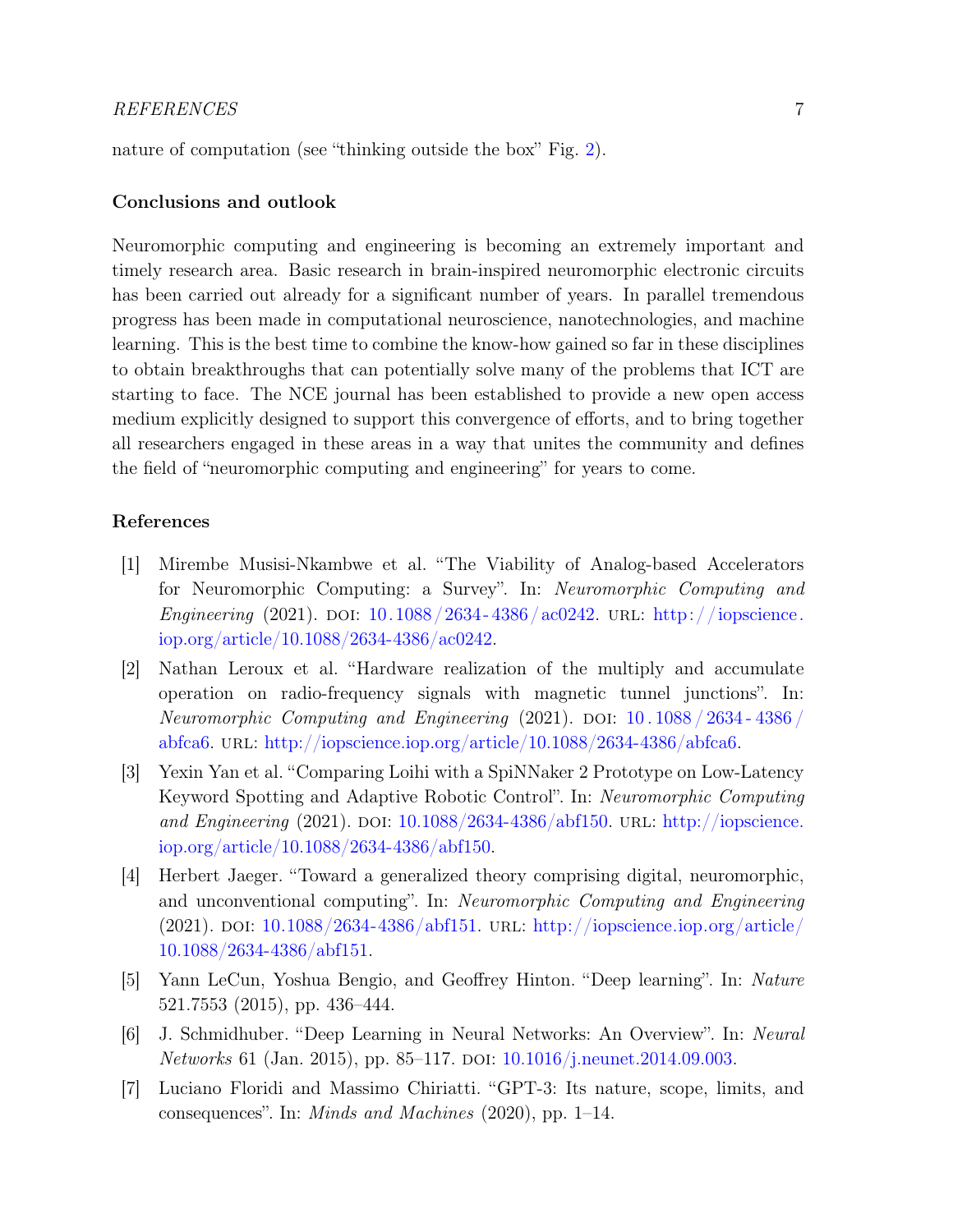- <span id="page-7-0"></span>[8] G. Indiveri and S.-C. Liu. "Memory and information processing in neuromorphic systems". In: *Proceedings of the IEEE* 103.8 (2015), pp. 1379–1397. DOI:  $10.1109/$ [JPROC.2015.2444094.](https://doi.org/10.1109/JPROC.2015.2444094)
- <span id="page-7-1"></span>[9] Carver Mead. "How we created neuromorphic engineering". In: Nature Electronics 3.7 (2020), pp. 434–435.
- <span id="page-7-2"></span>[10] C. Mead. "Neuromorphic Electronic Systems". In: Proceedings of the IEEE 78.10 (1990), pp. 1629–36.
- <span id="page-7-3"></span>[11] C.A. Mead. Analog VLSI and Neural Systems. Reading, MA: Addison-Wesley, 1989.
- [12] R.J. Douglas, M.A. Mahowald, and C. Mead. "Neuromorphic analogue VLSI". In: Annual Review of Neuroscience 18 (1995), pp. 255–281.
- <span id="page-7-4"></span>[13] S.-C. Liu et al. *Analog VLSI:Circuits and Principles*. MIT Press, 2002.
- <span id="page-7-5"></span>[14] J. Kramer. "An integrated optical transient sensor". In: IEEE Transactions on Circuits and Systems II 49.9 (Sept. 2002), pp. 612–628.
- [15] P. Lichtsteiner, C. Posch, and T. Delbruck. "A 128x128 120 dB 30 mW asynchronous vision sensor that responds to relative intensity change". In: 2006 IEEE ISSCC Digest of Technical Papers. IEEE. Feb. 2006, pp. 508–509.
- [16] B. Wen and K. Boahen. "A silicon cochlea with active coupling". In: Biomedical Circuits and Systems, IEEE Transactions on 3.6 (2009), pp. 444–455.
- [17] S.-C. Liu and T. Delbruck. "Neuromorphic sensory systems". In: Current Opinion in Neurobiology 20.3 (2010), pp. 288-295. DOI: [10.1016/j.conb.2010.03.007.](https://doi.org/10.1016/j.conb.2010.03.007)
- <span id="page-7-6"></span>[18] Shih-Chii Liu et al. "Asynchronous Binaural Spatial Audition Sensor With 2x64 4 Channel Output". In: Biomedical Circuits and Systems, IEEE Transactions on 8.4 (2014), pp. 453–464.
- <span id="page-7-7"></span>[19] Ben Varkey Benjamin et al. "Neurogrid: A Mixed-Analog-Digital Multichip System for Large-Scale Neural Simulations". In: Proceedings of the IEEE 102.5 (2014), pp. 699–716.
- [20] Ning Qiao et al. "A reconfigurable on-line learning spiking neuromorphic processor comprising 256 neurons and 128K synapses". In: Frontiers in neuroscience 9 (2015), p. 141.
- [21] S. Moradi et al. "A Scalable Multicore Architecture With Heterogeneous Memory Structures for Dynamic Neuromorphic Asynchronous Processors (DYNAPs)". In: Biomedical Circuits and Systems, IEEE Transactions on 12.1 (Feb. 2018), pp. 106– 122. doi: [10.1109/TBCAS.2017.2759700.](https://doi.org/10.1109/TBCAS.2017.2759700)
- <span id="page-7-8"></span>[22] J. Park et al. "Hierarchical Address Event Routing for Reconfigurable Large-Scale Neuromorphic Systems". In: IEEE Transactions on Neural Networks and Learning Systems (2016), pp. 1–15. doi: [10.1109/TNNLS.2016.2572164.](https://doi.org/10.1109/TNNLS.2016.2572164)
- <span id="page-7-9"></span>[23] Mohammad Mahvash and Alice C. Parker. "Synaptic Variability in a Cortical Neuromorphic Circuit". In: IEEE Transactions on Neural Networks and Learning Systems 24.3 (2013), pp. 397–409. DOI: [10.1109/TNNLS.2012.2231879.](https://doi.org/10.1109/TNNLS.2012.2231879)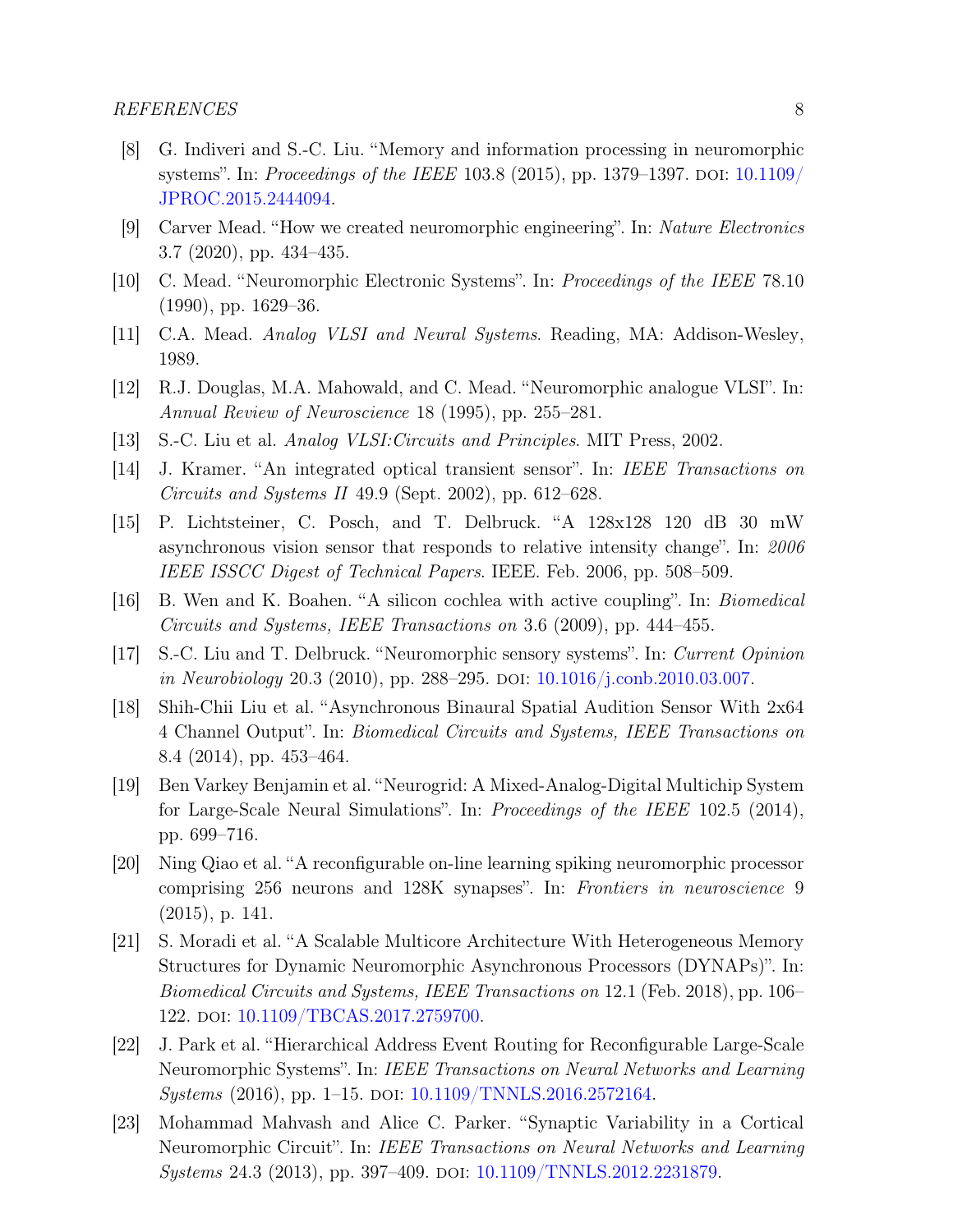- [24] Amitava Banerjee et al. "A current-mode spiking neural classifier with lumped dendritic nonlinearity". In: *International Symposium on Circuits and Systems*, (ISCAS), 2015. IEEE. 2015, pp. 714–717.
- [25] Frank L Maldonado Huayaney, Stephen Nease, and Elisabetta Chicca. "Learning in Silicon Beyond STDP: A Neuromorphic Implementation of Multi-Factor Synaptic Plasticity With Calcium-Based Dynamics". In: IEEE Transactions on Circuits and Systems I: Regular Papers 63.12 (2016), pp. 2189–2199.
- [26] Georgios Detorakis et al. "Neural and synaptic array transceiver: A brain-inspired computing framework for embedded learning". In: Frontiers in neuroscience 12 (2018), p. 583.
- <span id="page-8-0"></span>[27] Ning Qiao, Chiara Bartolozzi, and Giacomo Indiveri. "An Ultralow Leakage Synaptic Scaling Homeostatic Plasticity Circuit With Configurable Time Scales up to 100 ks". In: IEEE Transactions on Biomedical Circuits and Systems (2017). doi: [10.1109/TBCAS.2017.2754383.](https://doi.org/10.1109/TBCAS.2017.2754383)
- <span id="page-8-1"></span>[28] J. Schemmel et al. "A wafer-scale neuromorphic hardware system for large-scale neural modeling". In: Circuits and Systems (ISCAS), Proceedings of 2010 IEEE International Symposium on. IEEE. 2010, pp. 1947–1950.
- <span id="page-8-2"></span>[29] S.B. Furber et al. "The SpiNNaker Project". In: Proceedings of the IEEE 102.5 (May 2014), pp. 652–665. ISSN: 0018-9219. DOI: [10.1109/JPROC.2014.2304638.](https://doi.org/10.1109/JPROC.2014.2304638)
- <span id="page-8-3"></span>[30] Paul A. Merolla et al. "A million spiking-neuron integrated circuit with a scalable communication network and interface". In: Science 345.6197 (Aug. 2014), pp. 668– 673. issn: 0036-8075, 1095-9203.
- <span id="page-8-4"></span>[31] Mike Davies et al. "Loihi: A neuromorphic manycore processor with on-chip learning". In: IEEE Micro 38.1 (2018), pp. 82–99.
- <span id="page-8-5"></span>[32] Mike Davies et al. "Advancing Neuromorphic Computing With Loihi: A Survey of Results and Outlook". In: Proceedings of the IEEE 109.5 (2021), pp. 911–934. doi: [10.1109/JPROC.2021.3067593.](https://doi.org/10.1109/JPROC.2021.3067593)
- <span id="page-8-6"></span>[33] Massimiliano Di Ventra, Yuriy V. Pershin, and Leon O. Chua. "Circuit Elements With Memory: Memristors, Memcapacitors, and Meminductors". In: *Proceedings* of the IEEE 97.10 (2009), pp. 1717–1724. DOI: [10.1109/JPROC.2009.2021077.](https://doi.org/10.1109/JPROC.2009.2021077)
- <span id="page-8-7"></span>[34] Dmitri B Strukov et al. "The missing memristor found". In: nature 453.7191 (2008), pp. 80–83.
- <span id="page-8-8"></span>[35] S. H. Jo et al. "Nanoscale memristor device as synapse in neuromorphic systems". In: Nano letters 10.4 (2010), pp. 1297–1301.
- <span id="page-8-9"></span>[36] Carlos Zamarreño-Ramos et al. "On spike-timing-dependent-plasticity, memristive devices, and building a self-learning visual cortex". In: Frontiers in Neuroscience 5 (2011).
- <span id="page-8-10"></span>[37] S. Saighi et al. "Plasticity in memristive devices". In: Frontiers in Neuroscience 9.51 (2015).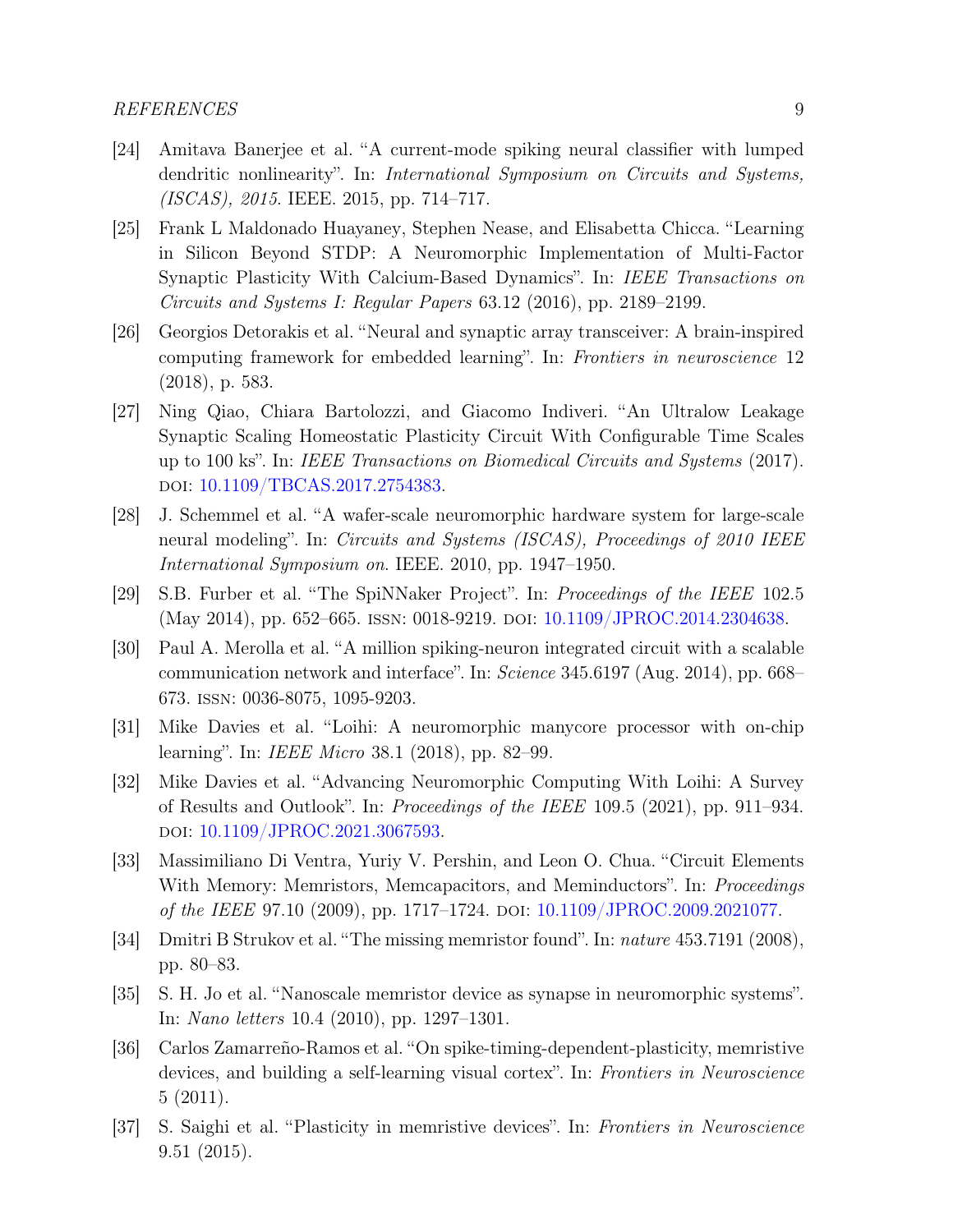- <span id="page-9-0"></span>[38] Rainer Waser and Masakazu Aono. "Nanoionics-based resistive switching memories". In: *Nature materials* 6.11 (2007), pp. 833–840.
- [39] J Joshua Yang et al. "Memristive switching mechanism for metal/oxide/metal nanodevices". In: Nature Nanotechnology 3.7 (2008), pp. 429–433.
- [40] A. Chanthbouala et al. "A ferroelectric memristor". In: Nature materials 11.10 (2012), pp. 860–864. DOI: [10.1038/nmat3415.](https://doi.org/10.1038/nmat3415)
- [41] Stefano Ambrogio et al. "Unsupervised learning by spike timing dependent plasticity in phase change memory (PCM) synapses". In: Frontiers in neuroscience 10 (2016).
- [42] Martin Salinga et al. "Monatomic phase change memory". In: Nature materials 17.8 (2018), pp. 681–685.
- [43] Yoeri van De Burgt et al. "Organic electronics for neuromorphic computing". In: Nature Electronics 1.7 (2018), pp. 386–397.
- <span id="page-9-1"></span>[44] Abu Sebastian, Manuel Le Gallo, and Evangelos Eleftheriou. "Computational phase-change memory: beyond von Neumann computing". In: Journal of Physics D: Applied Physics 52.44 (Aug. 2019), p. 443002. DOI:  $10.1088/1361-6463/ab37b6$ .
- <span id="page-9-2"></span>[45] Elisabetta Chicca and Giacomo Indiveri. "A recipe for creating ideal hybrid memristive-CMOS neuromorphic processing systems". In: Applied Physics Letters 116.12 (2020), p. 120501. doi: [10.1063/1.5142089.](https://doi.org/10.1063/1.5142089)
- <span id="page-9-3"></span>[46] Emre O Neftci, Hesham Mostafa, and Friedemann Zenke. "Surrogate gradient learning in spiking neural networks: Bringing the power of gradient-based optimization to spiking neural networks". In: IEEE Signal Processing Magazine 36.6 (2019), pp. 51–63.
- <span id="page-9-4"></span>[47] Guillaume Bellec et al. "A solution to the learning dilemma for recurrent networks of spiking neurons". In:  $bioRxiv$  (2020), p. 738385.
- <span id="page-9-5"></span>[48] Melika Payvand et al. "Error-triggered three-factor learning dynamics for crossbar arrays". In: International Conference on Artificial Intelligence Circuits and Systems (AICAS). IEEE. 2020, pp. 218–222. doi: [10.1109/AICAS48895.2020.](https://doi.org/10.1109/AICAS48895.2020.9073998) [9073998.](https://doi.org/10.1109/AICAS48895.2020.9073998)
- [49] Melika Payvand et al. "A neuromorphic systems approach to in-memory computing with non-ideal memristive devices: From mitigation to exploitation". In: Faraday Discussions 213 (2019), pp. 487–510.
- [50] Stefano Brivio et al. "Extended memory lifetime in spiking neural networks employing memristive synapses with nonlinear conductance dynamics". In: Nanotechnology 30.1 (2019), p. 015102. URL: [http://stacks.iop.org/0957-4484/](http://stacks.iop.org/0957-4484/30/i=1/a=015102)  $30/i=1/a=015102$ .
- <span id="page-9-6"></span>[51] Axel Laborieux et al. "Synaptic metaplasticity in binarized neural networks". In: Nature Communications 12.1 (2021), pp. 1–12.
- <span id="page-9-7"></span>[52] R. Berdan et al. "Emulating short-term synaptic dynamics with memristive devices". In: Scientific Reports 6.18639 (2016), pp. 1–9. DOI: [10.1038/srep18639.](https://doi.org/10.1038/srep18639)